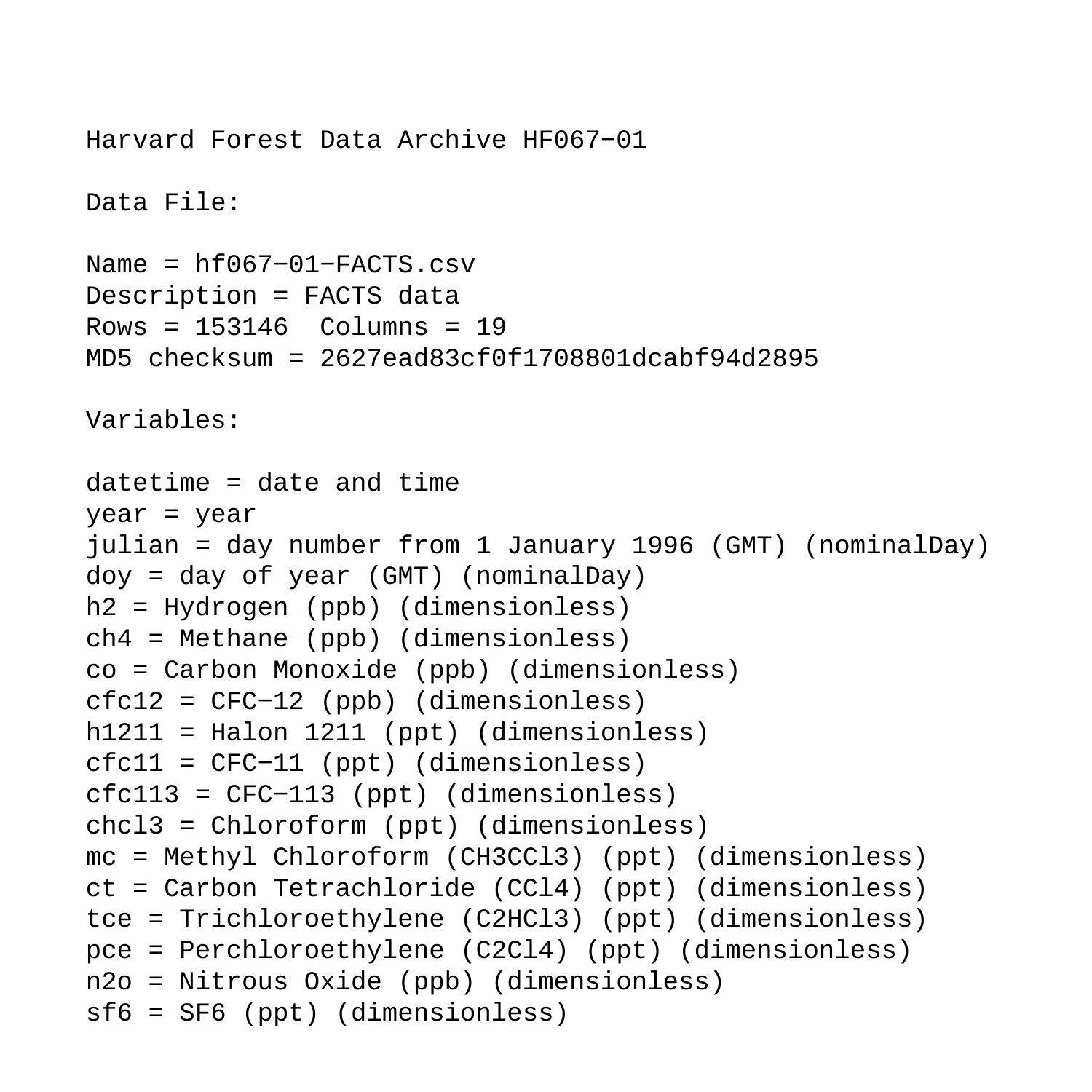| Variable | Min              | Median   | Mean             | Max      | NAs   |  |
|----------|------------------|----------|------------------|----------|-------|--|
| datetime | 1996-01-15T18:22 |          | 2005-05-31T23:21 |          | 0     |  |
| year     | 1996.000         | 2001.000 | 2000.532         | 2005.000 | 0     |  |
| julian   | 15.765           | 1996.525 | 1834.897         | 3439.973 | 0     |  |
| doy      | 1.006            | 177.588  | 179.061          | 366.984  | 0     |  |
| h2       | 286.557          | 494.365  | 496.416          | 957.010  | 5877  |  |
| ch4      | 1682.291         | 1835.858 | 1845.599         | 3708.787 | 8337  |  |
| CO       | 37.374           | 177.224  | 190.756          | 1204.946 | 5817  |  |
| cfc12    | 509.027          | 539.353  | 541.574          | 705.240  | 5214  |  |
| h1211    | 2.147            | 4.283    | 4.328            | 28.754   | 6493  |  |
| cfc11    | 246.606          | 264.765  | 265.005          | 360.883  | 5467  |  |
| cfc113   | 70.982           | 78.943   | 79.775           | 444.581  | 7771  |  |
| chc13    | 0.482            | 15.177   | 16.193           | 156.152  | 17904 |  |
| mc       | 14.580           | 40.224   | 48.837           | 245.541  | 25014 |  |
| ct       | 81.837           | 100.090  | 99.546           | 780.967  | 23720 |  |
| tce      | $-9.709$         | 2.177    | 4.926            | 2384.221 | 53014 |  |
| pce      | 0.033            | 15.925   | 114.393          | 585.021  | 19882 |  |
| n2o      | 5.032            | 312.578  | 202.010          | 369.539  | 23619 |  |
| sf6      | 0.028            | 4.781    | 5.014            | 131.945  | 87126 |  |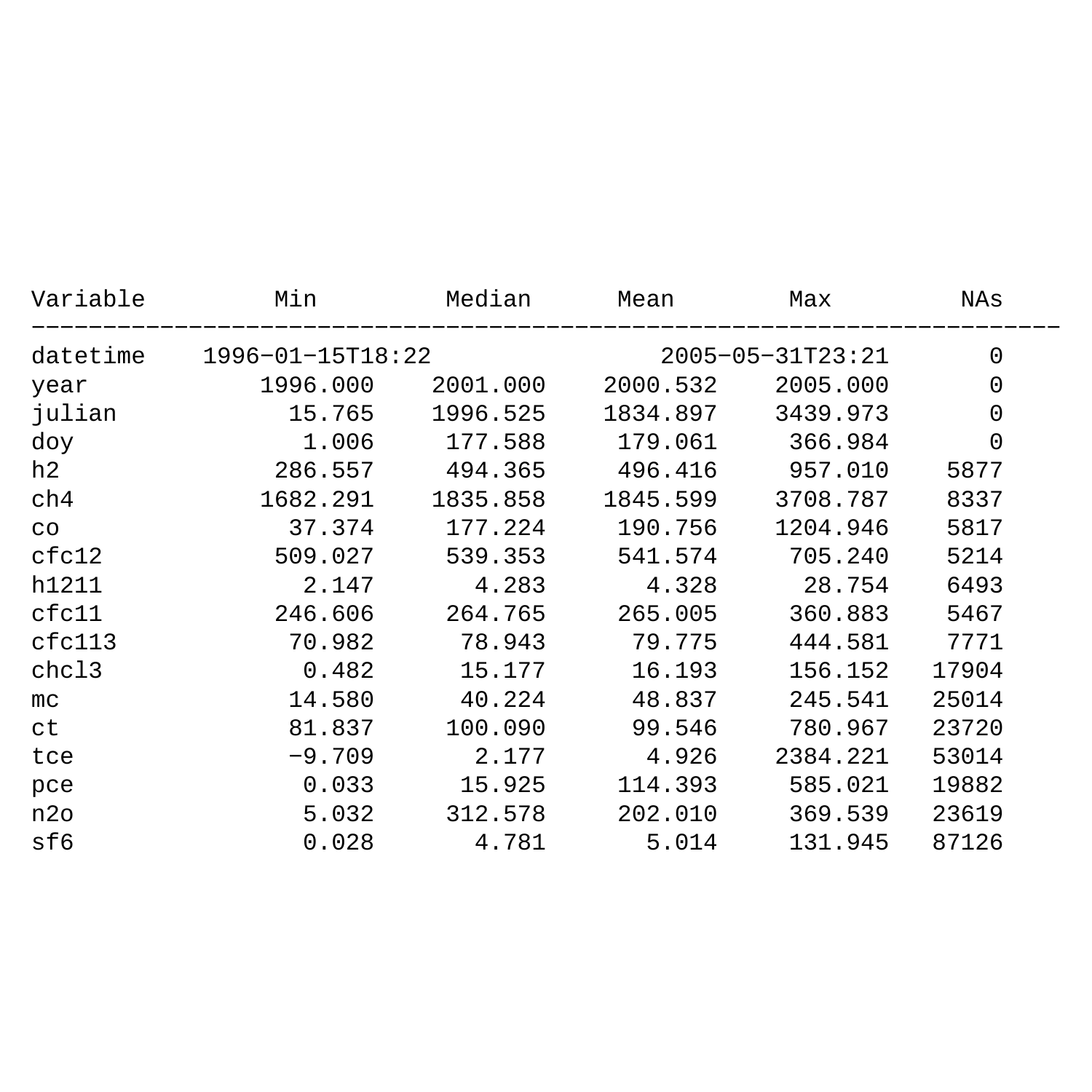**HF067-01 Plot 1** 

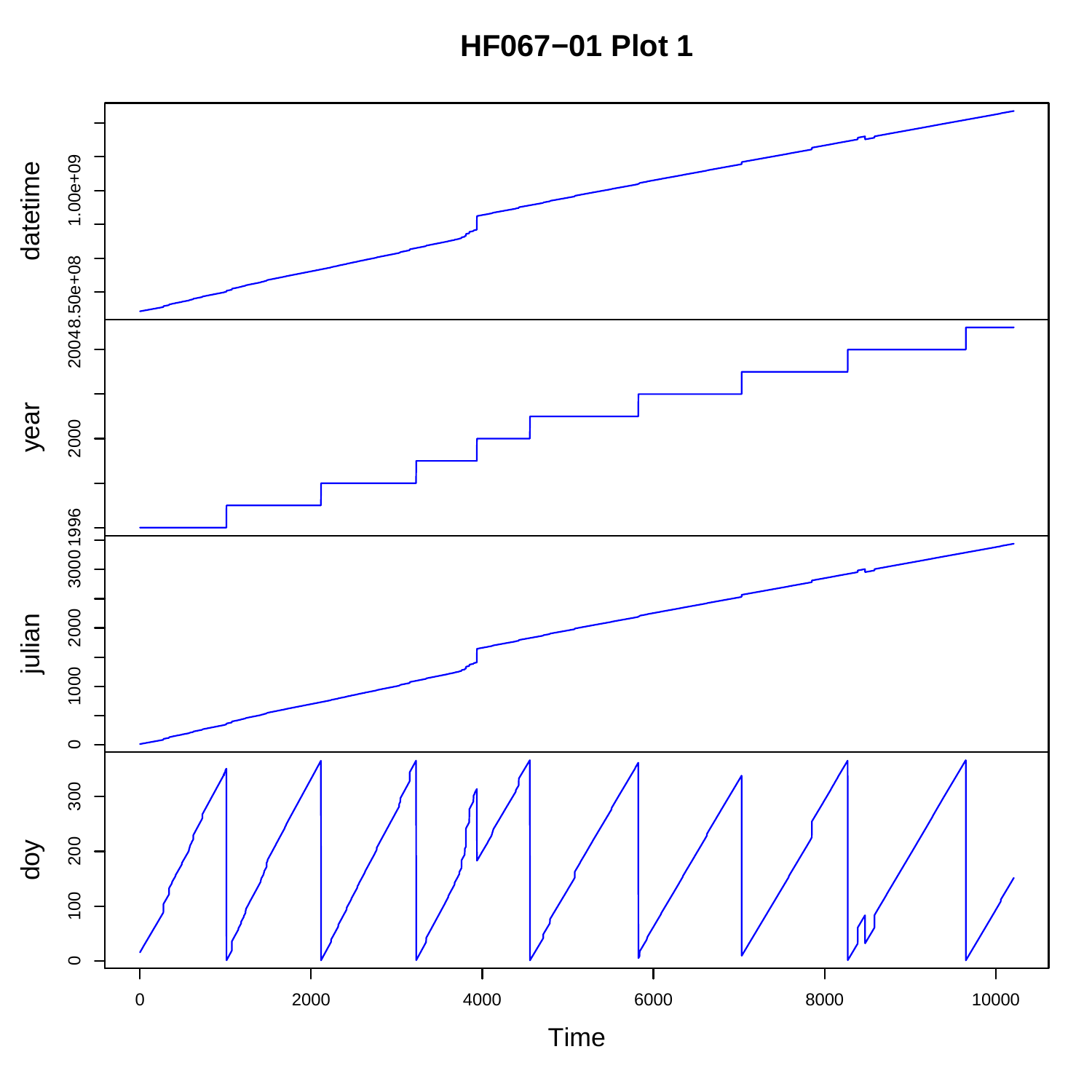**HF067-01 Plot 2** 

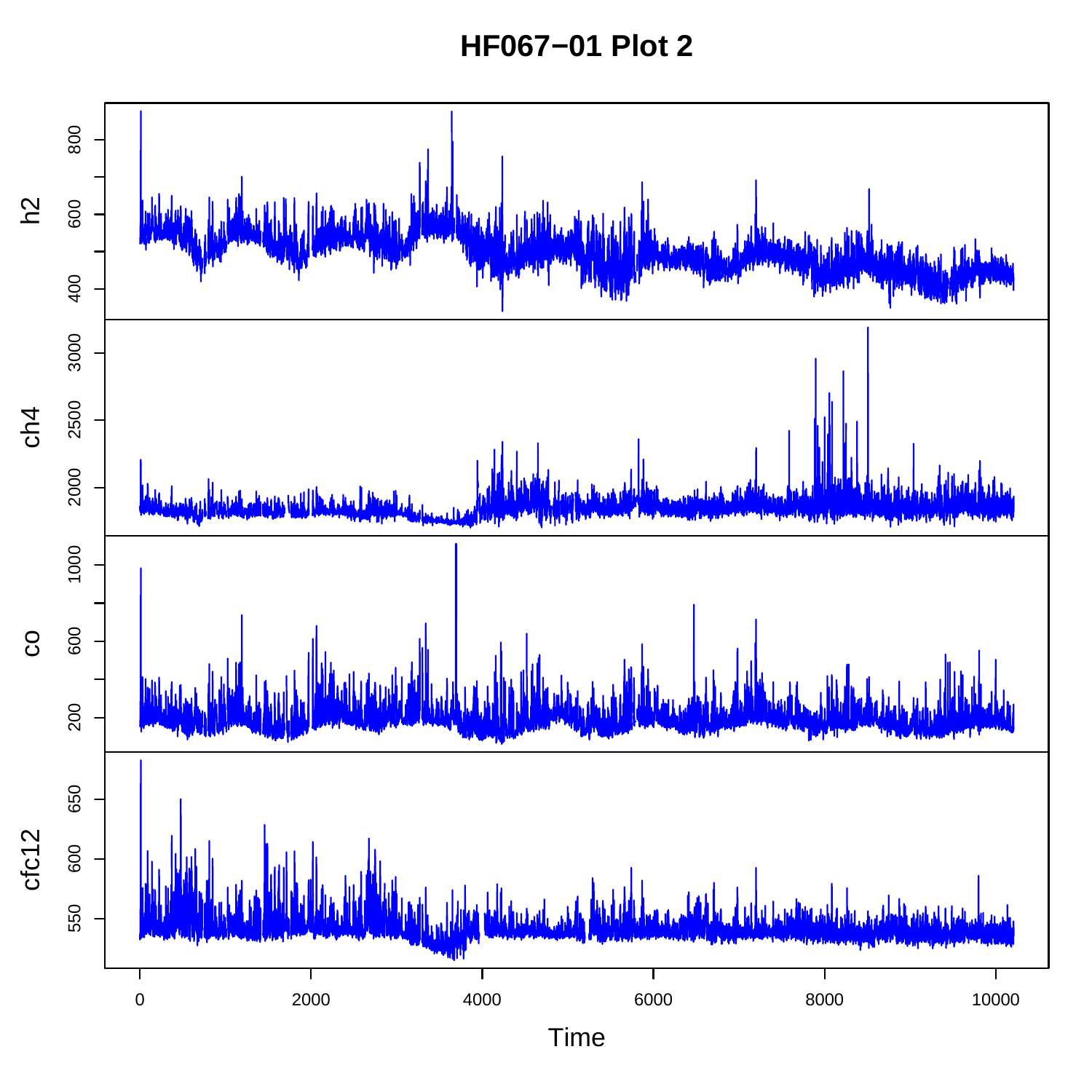**HF067−01 Plot 3**

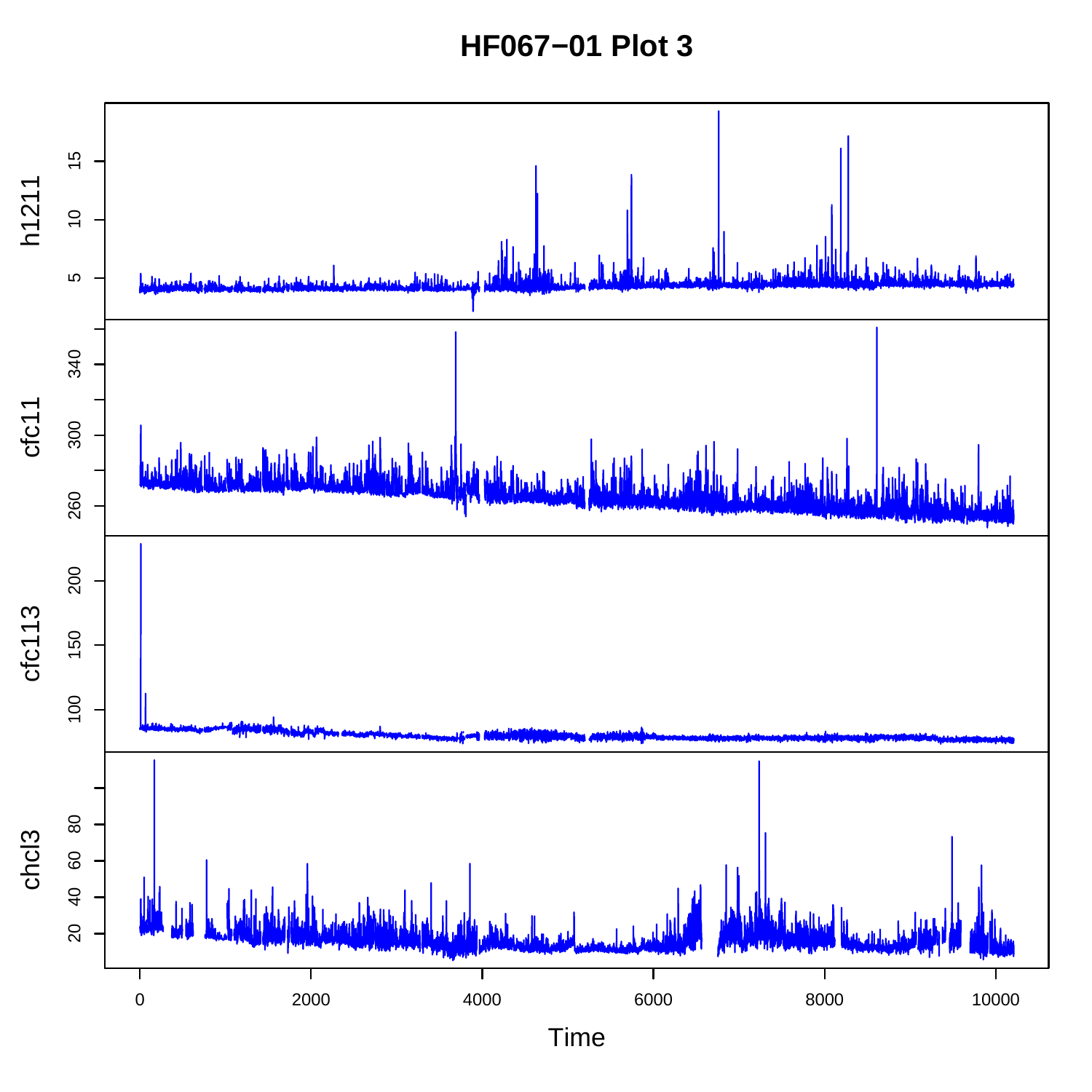**HF067−01 Plot 4**